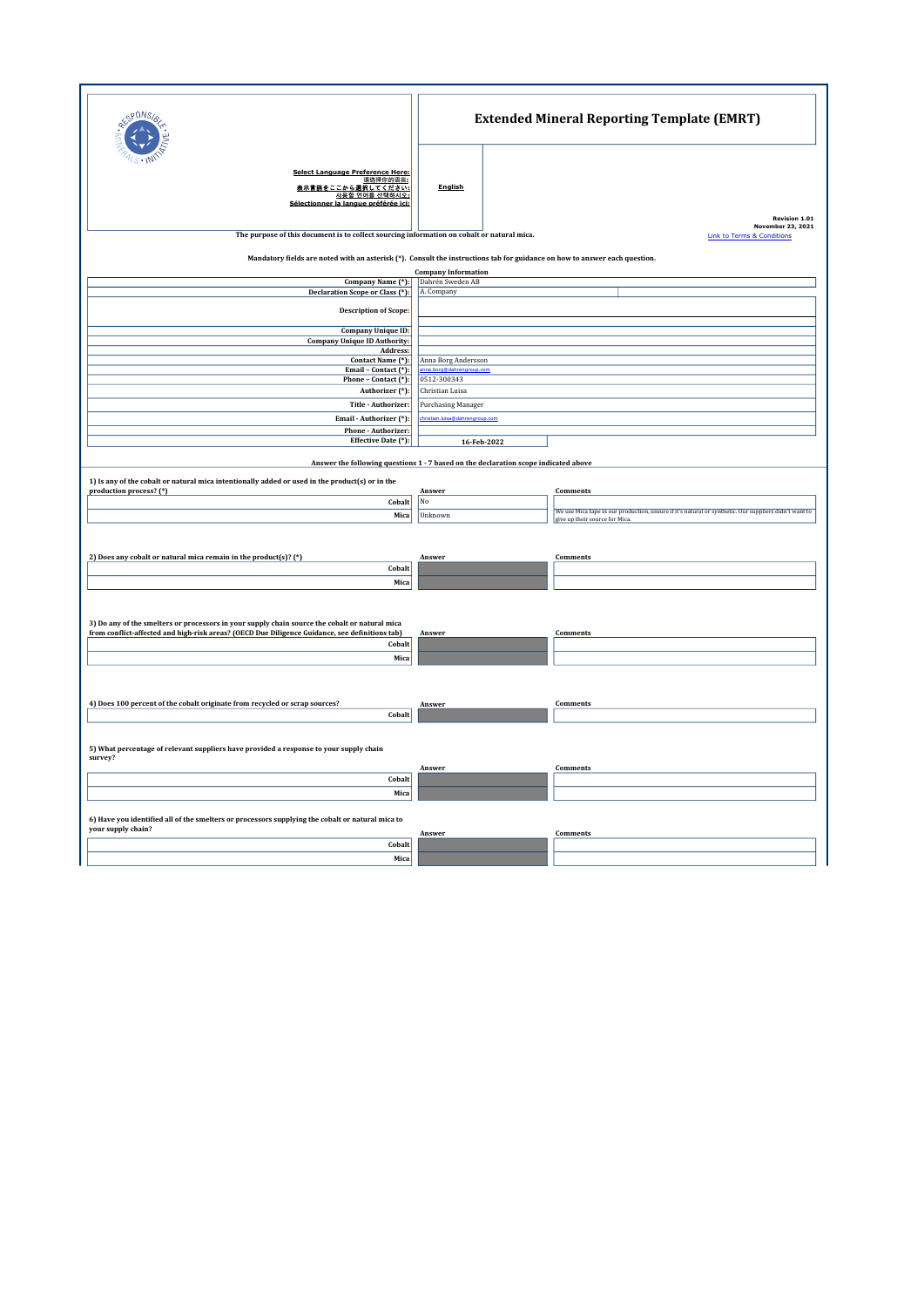|                                                                                                                                     | <b>Extended Mineral Reporting Template (EMRT)</b> |                                                                         |  |
|-------------------------------------------------------------------------------------------------------------------------------------|---------------------------------------------------|-------------------------------------------------------------------------|--|
| <b>Select Language Preference Here:</b><br>请选择你的语言:<br>表示言語をここから選択してください:<br>사용할 언어를 선택하시오:<br>Sélectionner la langue préférée ici: | English                                           |                                                                         |  |
| The purpose of this document is to collect sourcing information on cobalt or natural mica.                                          |                                                   | Revision 1.01<br><b>November 23, 2021</b><br>Link to Terms & Conditions |  |

Mandatory fields are noted with an asterisk (\*). Consult the instructions tab for guidance on how to answer each question.